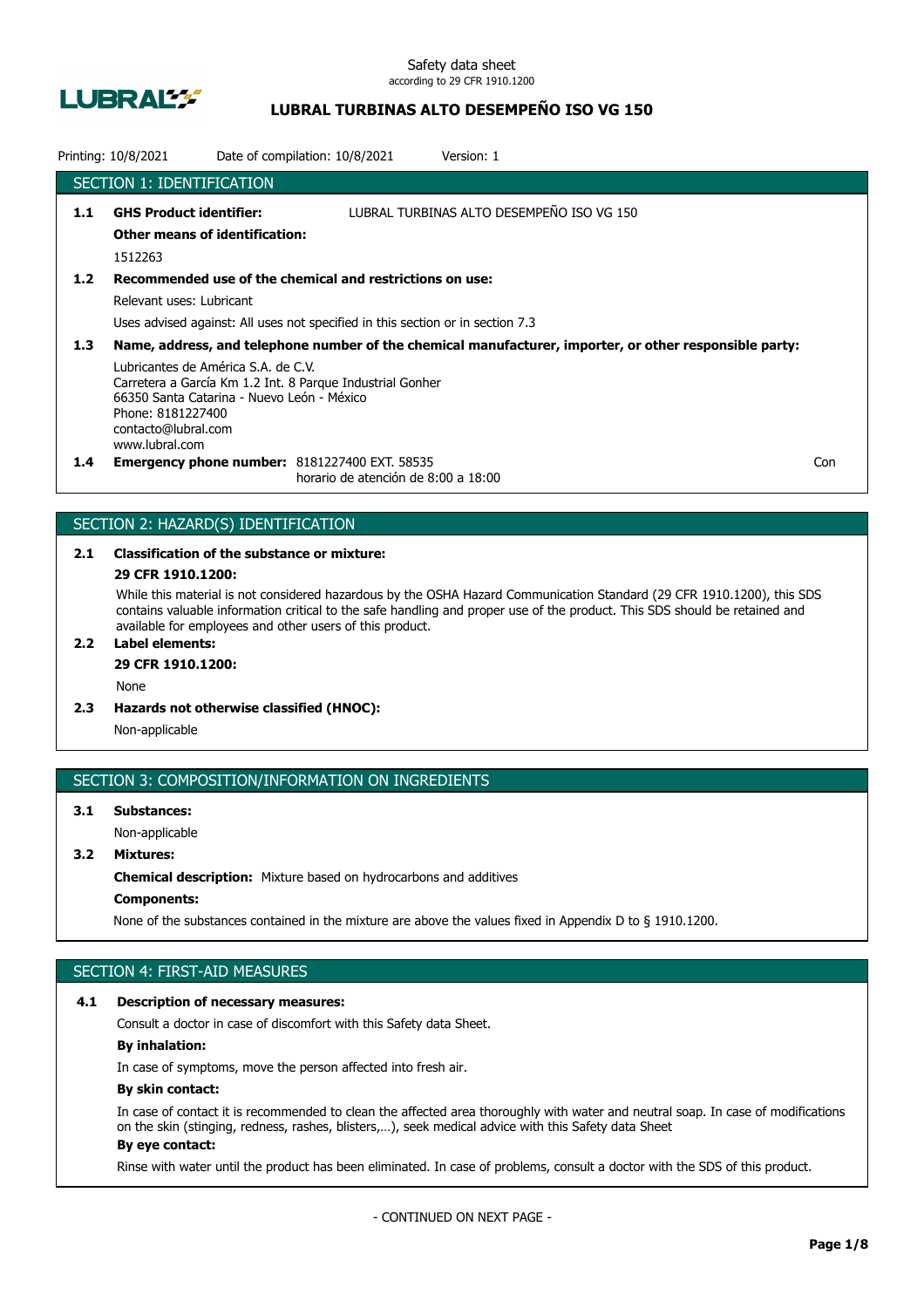

## **LUBRAL TURBINAS ALTO DESEMPEÑO ISO VG 150**

### Printing: 10/8/2021 Date of compilation: 10/8/2021 Version: 1

### SECTION 4: FIRST-AID MEASURES (continued)

#### **By ingestion/aspiration:**

In case of consumption in large quantities, it is recommended to seek medical assistance.

- **4.2 Most important symptoms/effects, acute and delayed:** Acute and delayed effects are indicated in sections 2 and 11.
- **4.3 Indication of immediate medical attention and special treatment needed, if necessary:** Non-applicable

## SECTION 5: FIRE-FIGHTING MEASURES

### **5.1 Suitable (and unsuitable) extinguishing media:**

#### **Suitable extinguishing media:**

If possible use polyvalent powder fire extinguishers (ABC powder), alternatively use foam or carbon dioxide extinguishers (CO₂).

## **Unsuitable extinguishing media:**

IT IS RECOMMENDED NOT to use full jet water as an extinguishing agent.

#### **5.2 Specific hazards arising from the chemical:**

Due to its non-flammable nature, the product does not present a fire risk under normal conditions of storage, manipulation and use.

### **5.3 Special protective equipment and precautions for fire-fighters:**

Depending on the magnitude of the fire it may be necessary to use full protective clothing and individual respiratory equipment. Minimum emergency facilities and equipment should be available (fire blankets, portable first aid kit,...)

### **Additional provisions:**

As in any fire, prevent human exposure to fire, smoke, fumes or products of combustion. Only properly trained personnel should be involved in firefighting. Evacuate nonessential personnel from the fire area. Destroy any source of ignition. In case of fire, refrigerate the storage containers and tanks for products susceptible to inflammation. Avoid spillage of the products used to extinguish the fire into an aqueous medium.

## SECTION 6: ACCIDENTAL RELEASE MEASURES

#### **6.1 Personal precautions, protective equipment and emergency procedures:**

#### **For non-emergency personnel:**

Isolate leaks provided that there is no additional risk for the people performing this task.

**For emergency responders:**

See section 8.

#### **6.2 Environmental precautions:**

This product is not classified as hazardous to the environment. Keep product away from drains, surface and underground water.

#### **6.3 Methods and materials for containment and cleaning up:**

It is recommended:

Absorb the spillage using sand or inert absorbent and move it to a safe place. Do not absorb in sawdust or other combustible absorbents. For any concern related to disposal consult section 13.

## **6.4 Reference to other sections:**

See sections 8 and 13.

## SECTION 7: HANDLING AND STORAGE

### **7.1 Precautions for safe handling:**

A.- Precautions for safe manipulation

Comply with the current standards 29 CFR 1910 Occupational Safety and Health Standards. Keep containers hermetically sealed. Control spills and residues, destroying them with safe methods (section 6). Avoid leakages from the container. Maintain order and cleanliness where dangerous products are used.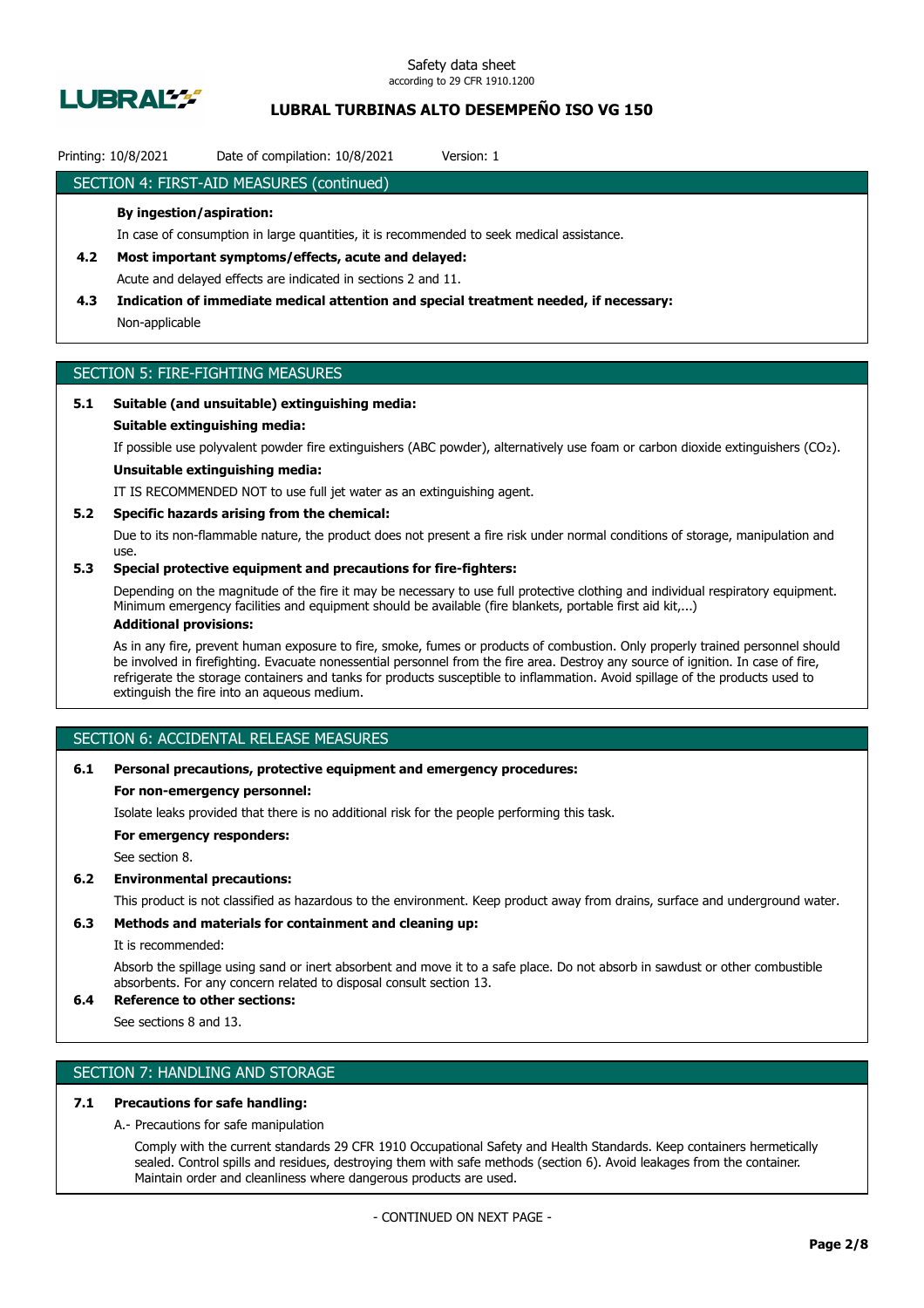

## **LUBRAL TURBINAS ALTO DESEMPEÑO ISO VG 150**

## Printing: 10/8/2021 Date of compilation: 10/8/2021 Version: 1

### SECTION 7: HANDLING AND STORAGE (continued)

- B.- Technical recommendations for the prevention of fires and explosions
	- It is recommended to transfer at a slow speed to avoid the creation of electrostatic charges that could affect flammable products. Consult section 10 for conditions and materials that should be avoided.
- C.- Technical recommendations to prevent ergonomic and toxicological risks

Do not eat or drink during the process, washing hands afterwards with suitable cleaning products.

D.- Technical recommendations to prevent environmental risks

It is not necessary to take special measures to prevent environmental risks. For more information see subsection 6.2

#### **7.2 Conditions for safe storage, including any incompatibilities:**

A.- Technical measures for storage

Store in a cool, dry, well-ventilated location

B.- General conditions for storage

Avoid sources of heat, radiation, static electricity and contact with food. For additional information see subsection 10.5

### **7.3 Specific end use(s):**

Except for the instructions already specified it is not necessary to provide any special recommendation regarding the uses of this product.

### SECTION 8: EXPOSURE CONTROLS/PERSONAL PROTECTION

#### **8.1 Control parameters:**

Substances whose occupational exposure limits have to be monitored in the workplace:

Oils: PEL-TWA= 5mg/m3

#### **8.2 Appropriate engineering controls:**

A.- Individual protection measures, such as personal protective equipment

As a preventative measure it is recommended to use basic Personal Protection Equipment. For more information on Personal Protection Equipment (storage, use, cleaning, maintenance, class of protection,…) consult the information leaflet provided by the manufacturer. For more information see subsection 7.1. All information contained herein is a recommendation, the information on clothing performance must be combined with professional judgment, and a clear understanding of the clothing application, to provide the best protection to the worker. All chemical protective clothing use must be based on a hazard assessment to determine the risks for exposure to chemicals and other hazards. Conduct hazard assessments in accordance with 29 CFR 1910.132.

B.- Respiratory protection

The use of protection equipment will be necessary if a mist forms or if the occupational exposure limits are exceeded.

C.- Specific protection for the hands

| Pictogram                                  | <b>PPE</b>                            | <b>Remarks</b>                                                                                                                                                                                                                                                                             |
|--------------------------------------------|---------------------------------------|--------------------------------------------------------------------------------------------------------------------------------------------------------------------------------------------------------------------------------------------------------------------------------------------|
| <b>AND</b><br>Mandatory hand<br>protection | Protective gloves against minor risks | Replace gloves in case of any sign of damage. For prolonged periods of exposure<br>to the product for professional /industrial users, we recommend using chemical<br>protection gloves. Use gloves in accordance with manufacturer's use limitations<br>and OSHA standard 1910.138 (29CFR) |

As the product is a mixture of several substances, the resistance of the glove material can not be calculated in advance with total reliability and has therefore to be checked prior to the application.

#### D.- Ocular and facial protection

| Pictogram                            | <b>PPE</b>                                    | Remarks                                                                                                                                                                                                                           |
|--------------------------------------|-----------------------------------------------|-----------------------------------------------------------------------------------------------------------------------------------------------------------------------------------------------------------------------------------|
| (UU)<br>Mandatory face<br>protection | Panoramic glasses against splash/projections. | Clean daily and disinfect periodically according to the manufacturer's instructions.<br>Use if there is a risk of splashing. Use this PPE in accordance with manufacturer's<br>use limitations and OSHA standard 1910.133 (29CFR) |
| E.- Bodily protection                |                                               |                                                                                                                                                                                                                                   |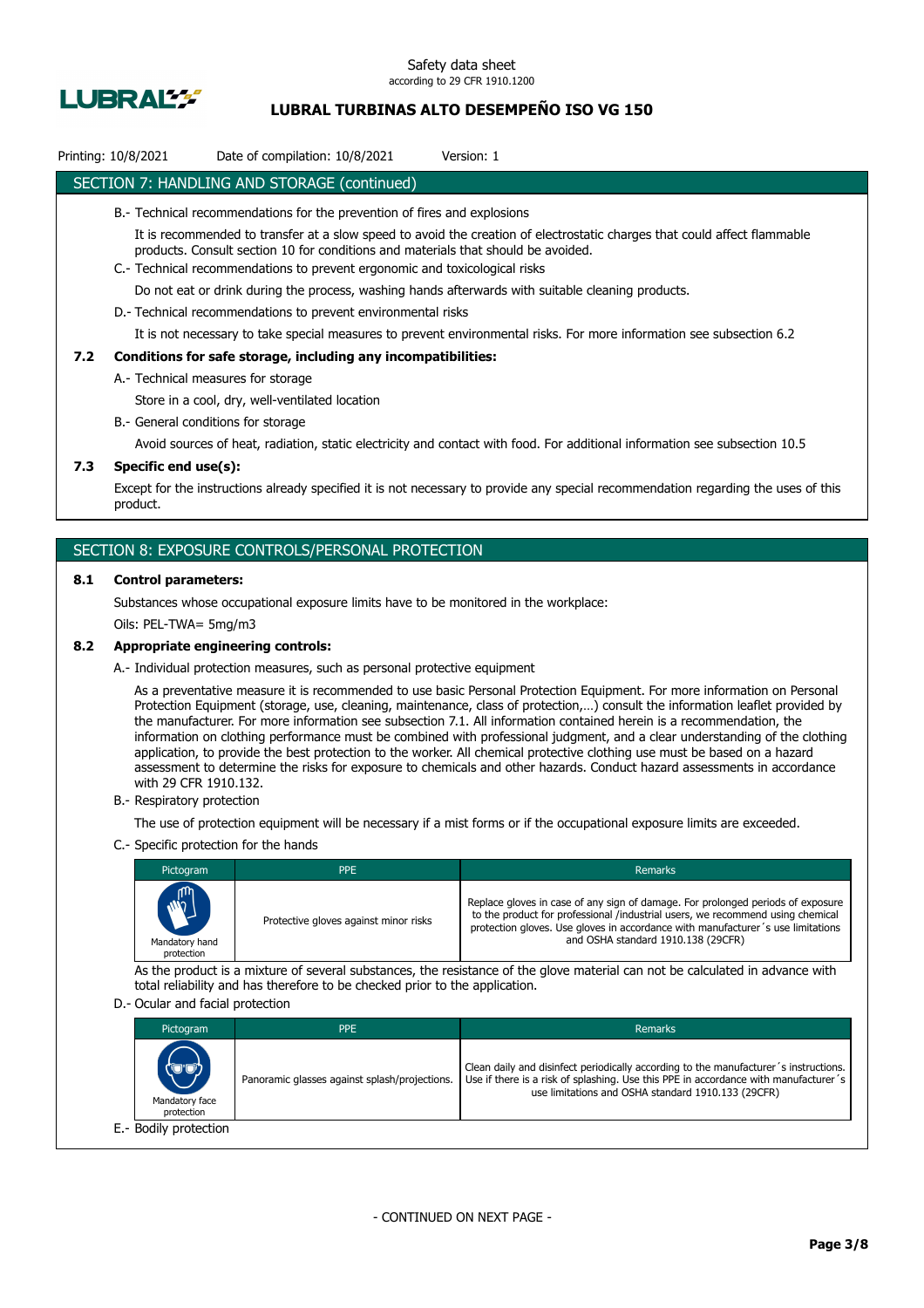

## **LUBRAL TURBINAS ALTO DESEMPEÑO ISO VG 150**

|     | Printing: 10/8/2021                              | Date of compilation: 10/8/2021                      |                                                                                                    | Version: 1                                                                                                                                                                 |  |  |
|-----|--------------------------------------------------|-----------------------------------------------------|----------------------------------------------------------------------------------------------------|----------------------------------------------------------------------------------------------------------------------------------------------------------------------------|--|--|
|     |                                                  |                                                     | SECTION 8: EXPOSURE CONTROLS/PERSONAL PROTECTION (continued)                                       |                                                                                                                                                                            |  |  |
|     | Pictogram                                        |                                                     | <b>PPE</b>                                                                                         | Remarks                                                                                                                                                                    |  |  |
|     |                                                  |                                                     |                                                                                                    |                                                                                                                                                                            |  |  |
|     | Work clothing                                    |                                                     |                                                                                                    | Replace before any evidence of deterioration.                                                                                                                              |  |  |
|     |                                                  |                                                     |                                                                                                    |                                                                                                                                                                            |  |  |
|     |                                                  |                                                     |                                                                                                    |                                                                                                                                                                            |  |  |
|     |                                                  |                                                     |                                                                                                    |                                                                                                                                                                            |  |  |
|     |                                                  |                                                     | Anti-slip work shoes                                                                               | Replace before any evidence of deterioration.                                                                                                                              |  |  |
|     |                                                  |                                                     |                                                                                                    |                                                                                                                                                                            |  |  |
|     | F.- Additional emergency measures                |                                                     |                                                                                                    |                                                                                                                                                                            |  |  |
|     |                                                  |                                                     | It is not necessary to take additional emergency measures.                                         |                                                                                                                                                                            |  |  |
|     | <b>Environmental exposure controls:</b>          |                                                     |                                                                                                    |                                                                                                                                                                            |  |  |
|     |                                                  |                                                     |                                                                                                    | In accordance with the community legislation for the protection of the environment it is recommended to avoid environmental                                                |  |  |
|     |                                                  |                                                     |                                                                                                    | spillage of both the product and its container. For additional information see subsection 7.1.D<br>National volatile organic compound emission standards (40 CFR Part 59): |  |  |
|     | V.O.C. (Subpart C - Consumer):                   |                                                     | 0 % weight                                                                                         |                                                                                                                                                                            |  |  |
|     | V.O.C. (Coatings) at 68 °F:                      |                                                     | 0 kg/m <sup>3</sup> $(0 g/L)$                                                                      |                                                                                                                                                                            |  |  |
|     |                                                  |                                                     |                                                                                                    |                                                                                                                                                                            |  |  |
|     |                                                  |                                                     |                                                                                                    |                                                                                                                                                                            |  |  |
|     | SECTION 9: PHYSICAL AND CHEMICAL PROPERTIES      |                                                     |                                                                                                    |                                                                                                                                                                            |  |  |
| 9.1 |                                                  |                                                     | Information on basic physical and chemical properties:                                             |                                                                                                                                                                            |  |  |
|     |                                                  | For complete information see the product datasheet. |                                                                                                    |                                                                                                                                                                            |  |  |
|     | <b>Appearance:</b>                               |                                                     |                                                                                                    |                                                                                                                                                                            |  |  |
|     | Physical state at 68 °F:                         |                                                     | Liquid                                                                                             |                                                                                                                                                                            |  |  |
|     | Appearance:                                      |                                                     |                                                                                                    | Not available                                                                                                                                                              |  |  |
|     | Color:                                           |                                                     | Amber                                                                                              |                                                                                                                                                                            |  |  |
|     | Odor:                                            |                                                     |                                                                                                    | Not available                                                                                                                                                              |  |  |
|     | Odour threshold:                                 |                                                     |                                                                                                    | Non-applicable *                                                                                                                                                           |  |  |
|     | <b>Volatility:</b>                               |                                                     |                                                                                                    |                                                                                                                                                                            |  |  |
|     | Boiling point at atmospheric pressure:           |                                                     |                                                                                                    | Non-applicable *                                                                                                                                                           |  |  |
|     | Vapour pressure at 68 °F:                        |                                                     |                                                                                                    | Non-applicable *                                                                                                                                                           |  |  |
|     | Vapour pressure at 122 °F:                       |                                                     |                                                                                                    | 0.06 Pa (0 kPa)                                                                                                                                                            |  |  |
|     | Evaporation rate at 68 °F:                       |                                                     |                                                                                                    | Non-applicable *                                                                                                                                                           |  |  |
|     | <b>Product description:</b><br>Density at 68 °F: |                                                     |                                                                                                    | 880 kg/m <sup>3</sup> (ASTM D1298)                                                                                                                                         |  |  |
|     | Relative density at 68 °F:                       |                                                     |                                                                                                    | Non-applicable *                                                                                                                                                           |  |  |
|     | Dynamic viscosity at 68 °F:                      |                                                     |                                                                                                    | Non-applicable *                                                                                                                                                           |  |  |
|     | Kinematic viscosity at 68 °F:                    |                                                     |                                                                                                    | Non-applicable *                                                                                                                                                           |  |  |
|     | Kinematic viscosity at 104 °F:                   |                                                     |                                                                                                    | 150 mm <sup>2</sup> /s (ASTM D-445)                                                                                                                                        |  |  |
|     | Kinematic viscosity at 212 °F:                   |                                                     |                                                                                                    | 14.8 mm <sup>2</sup> /s (ASTM D-445)                                                                                                                                       |  |  |
|     | Concentration:                                   |                                                     |                                                                                                    | Non-applicable *                                                                                                                                                           |  |  |
|     | pH:                                              |                                                     |                                                                                                    | Non-applicable *                                                                                                                                                           |  |  |
|     | Vapour density at 68 °F:                         |                                                     |                                                                                                    | Non-applicable *                                                                                                                                                           |  |  |
|     |                                                  | Partition coefficient n-octanol/water 68 °F:        |                                                                                                    | Non-applicable *                                                                                                                                                           |  |  |
|     | Solubility in water at 68 °F:                    |                                                     |                                                                                                    | Non-applicable *                                                                                                                                                           |  |  |
|     | Solubility properties:                           |                                                     |                                                                                                    | Non-applicable *                                                                                                                                                           |  |  |
|     |                                                  |                                                     | *Not relevant due to the nature of the product, not providing information property of its hazards. |                                                                                                                                                                            |  |  |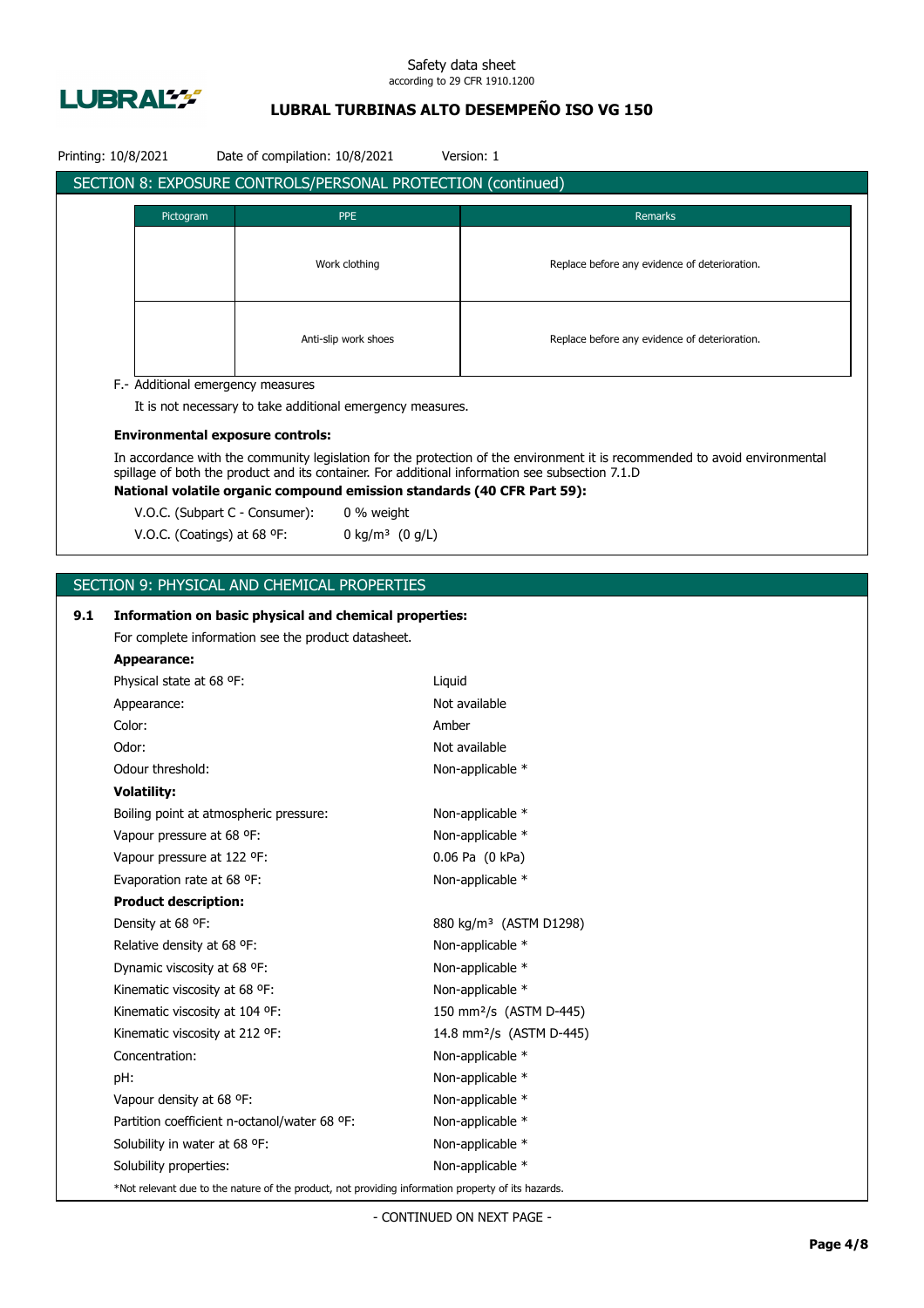

## **LUBRAL TURBINAS ALTO DESEMPEÑO ISO VG 150**

|     | Printing: 10/8/2021                  | Date of compilation: 10/8/2021                                                                     | Version: 1         |
|-----|--------------------------------------|----------------------------------------------------------------------------------------------------|--------------------|
|     |                                      | SECTION 9: PHYSICAL AND CHEMICAL PROPERTIES (continued)                                            |                    |
|     | Decomposition temperature:           |                                                                                                    | Non-applicable *   |
|     | Melting point/freezing point:        |                                                                                                    | Non-applicable *   |
|     | <b>Flammability:</b>                 |                                                                                                    |                    |
|     | Flash Point:                         |                                                                                                    | 455 °F (ASTM D-92) |
|     | Flammability (solid, gas):           |                                                                                                    | Non-applicable *   |
|     | Autoignition temperature:            |                                                                                                    | Non-applicable *   |
|     | Lower flammability limit:            |                                                                                                    | Non-applicable *   |
|     | Upper flammability limit:            |                                                                                                    | Non-applicable *   |
|     | <b>Particle characteristics:</b>     |                                                                                                    |                    |
|     | Median equivalent diameter:          |                                                                                                    | Non-applicable     |
| 9.2 | <b>Other information:</b>            |                                                                                                    |                    |
|     |                                      | Information with regard to physical hazard classes:                                                |                    |
|     | Explosive properties:                |                                                                                                    | Non-applicable *   |
|     | Oxidising properties:                |                                                                                                    | Non-applicable *   |
|     | Corrosive to metals:                 |                                                                                                    | Non-applicable *   |
|     | Heat of combustion:                  |                                                                                                    | Non-applicable *   |
|     | components:                          | Aerosols-total percentage (by mass) of flammable                                                   | Non-applicable *   |
|     | <b>Other safety characteristics:</b> |                                                                                                    |                    |
|     | Surface tension at 68 °F:            |                                                                                                    | Non-applicable *   |
|     | Refraction index:                    |                                                                                                    | Non-applicable *   |
|     |                                      | *Not relevant due to the nature of the product, not providing information property of its hazards. |                    |

## SECTION 10: STABILITY AND REACTIVITY

### **10.1 Reactivity:**

No hazardous reactions are expected because the product is stable under recommended storage conditions. See section 7.

#### **10.2 Chemical stability:**

Chemically stable under the conditions of storage, handling and use.

### **10.3 Possibility of hazardous reactions:**

Under the specified conditions, hazardous reactions that lead to excessive temperatures or pressure are not expected.

## **10.4 Conditions to avoid:**

Applicable for handling and storage at room temperature:

| Shock and friction           | Contact with air | Increase in temperature | <b>Sunlight</b> | <b>Humidity</b> |
|------------------------------|------------------|-------------------------|-----------------|-----------------|
| Not applicable               | Not applicable   | Not applicable          | Not applicable  | Not applicable  |
| 10.5 Incompatible materials: |                  |                         |                 |                 |

## Acids **Water Water Combustible materials** Combustible materials Combustible materials Combustible materials Avoid strong acids Not applicable Not applicable Not applicable Not applicable Avoid alkalis or strong bases

#### **10.6 Hazardous decomposition products:**

See subsection 10.3, 10.4 and 10.5 to find out the specific decomposition products. Depending on the decomposition conditions, complex mixtures of chemical substances can be released: carbon dioxide (CO2), carbon monoxide and other organic compounds.

## SECTION 11: TOXICOLOGICAL INFORMATION

## **11.1 Information on toxicological effects:**

LD50 oral > 5000 mg/kg (rat)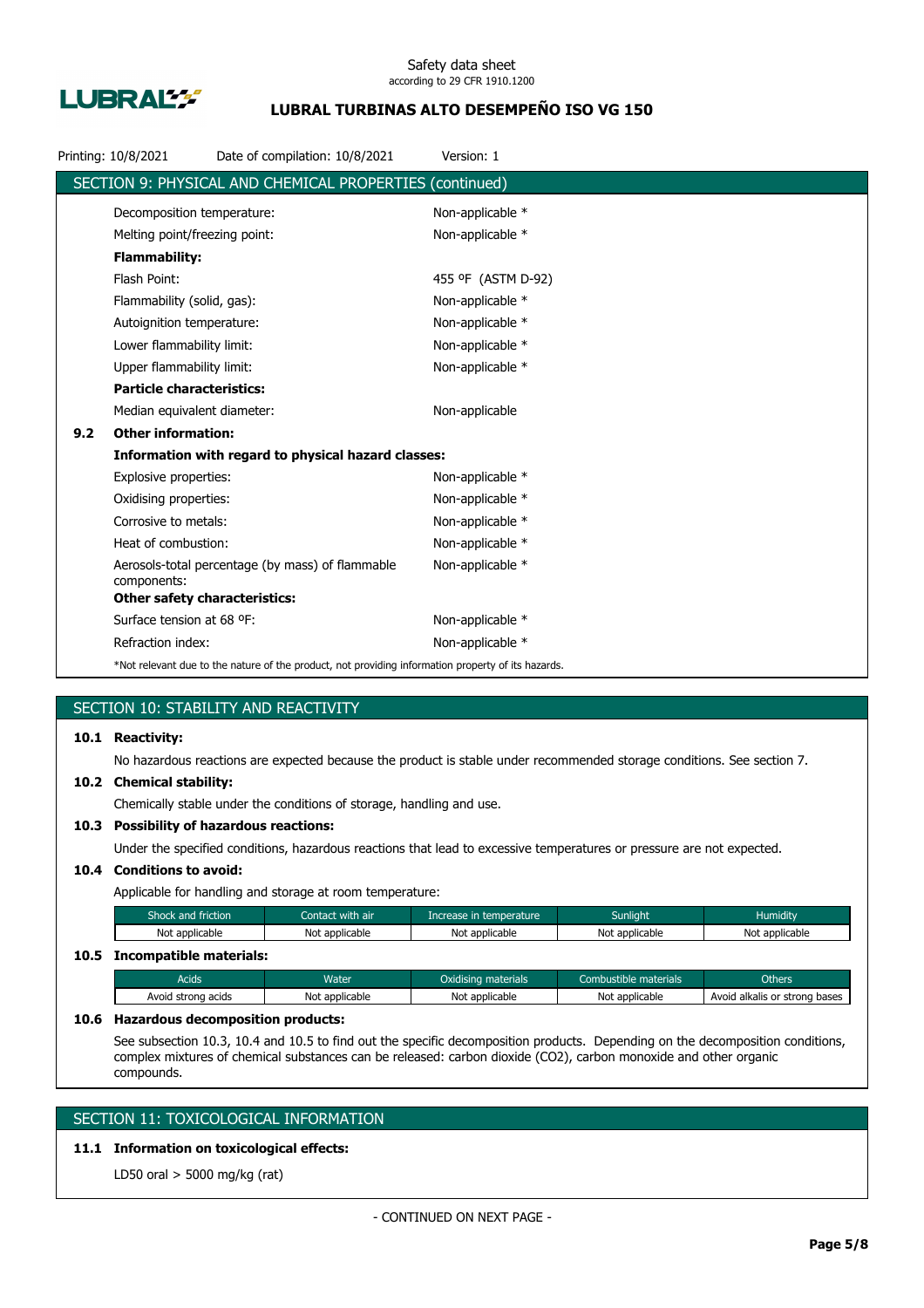

## **LUBRAL TURBINAS ALTO DESEMPEÑO ISO VG 150**

| Printing: 10/8/2021<br>Date of compilation: 10/8/2021<br>Version: 1                                                                                                                                                                                                                                                                                                                                                                                                                                                                                                                                                                                                                                                        |
|----------------------------------------------------------------------------------------------------------------------------------------------------------------------------------------------------------------------------------------------------------------------------------------------------------------------------------------------------------------------------------------------------------------------------------------------------------------------------------------------------------------------------------------------------------------------------------------------------------------------------------------------------------------------------------------------------------------------------|
| SECTION 11: TOXICOLOGICAL INFORMATION (continued)                                                                                                                                                                                                                                                                                                                                                                                                                                                                                                                                                                                                                                                                          |
| <b>Dangerous health implications:</b>                                                                                                                                                                                                                                                                                                                                                                                                                                                                                                                                                                                                                                                                                      |
| In case of exposure that is repetitive, prolonged or at concentrations higher than recommended by the occupational exposure<br>limits, it may result in adverse effects on health depending on the means of exposure:<br>A- Ingestion (acute effect):                                                                                                                                                                                                                                                                                                                                                                                                                                                                      |
| - Acute toxicity: Based on available data, the classification criteria are not met<br>- Corrosivity/Irritability: Based on available data, the classification criteria are not met<br>B- Inhalation (acute effect):                                                                                                                                                                                                                                                                                                                                                                                                                                                                                                        |
| - Acute toxicity : Based on available data, the classification criteria are not met<br>- Corrosivity/Irritability: Based on available data, the classification criteria are not met<br>C- Contact with the skin and the eyes (acute effect):                                                                                                                                                                                                                                                                                                                                                                                                                                                                               |
| Contact with the skin: Based on available data, the classification criteria are not met<br>- Contact with the eyes: Based on available data, the classification criteria are not met<br>D- CMR effects (carcinogenicity, mutagenicity and toxicity to reproduction):                                                                                                                                                                                                                                                                                                                                                                                                                                                       |
| - Carcinogenicity: Based on available data, the classification criteria are not met<br>IARC: Distillates (petroleum), solvent-refined heavy paraffinic, < 3 % IP 346 (3); Residual oils (petroleum), solvent-<br>dewaxed, < 3 % IP 346 (3); Distillates (petroleum), solvent-dewaxed heavy paraffinic, < 3% DMSO (3); Distillates<br>(petroleum), hydrotreated heavy paraffinic, < 3 % IP 346, > 20,5 cSt @ 40°C (3); Distillates (petroleum), hydrotreated light<br>paraffinic, < 3% DMSO (> 20.5 cSt 40°C) (3)<br>Mutagenicity: Based on available data, the classification criteria are not met<br>- Reproductive toxicity: Based on available data, the classification criteria are not met<br>E- Sensitizing effects: |
| - Respiratory: Based on available data, the classification criteria are not met<br>- Cutaneous: Based on available data, the classification criteria are not met<br>F- Specific target organ toxicity (STOT) - single exposure:                                                                                                                                                                                                                                                                                                                                                                                                                                                                                            |
| Based on available data, the classification criteria are not met                                                                                                                                                                                                                                                                                                                                                                                                                                                                                                                                                                                                                                                           |
| G- Specific target organ toxicity (STOT)-repeated exposure:                                                                                                                                                                                                                                                                                                                                                                                                                                                                                                                                                                                                                                                                |
| - Specific target organ toxicity (STOT)-repeated exposure: Based on available data, the classification criteria are not met<br>- Skin: Based on available data, the classification criteria are not met, as it does not contain substances classified as<br>dangerous for this effect. For more information see section 3.<br>H- Aspiration hazard:                                                                                                                                                                                                                                                                                                                                                                        |
| Based on available data, the classification criteria are not met                                                                                                                                                                                                                                                                                                                                                                                                                                                                                                                                                                                                                                                           |
| <b>Other information:</b>                                                                                                                                                                                                                                                                                                                                                                                                                                                                                                                                                                                                                                                                                                  |
| Non-applicable                                                                                                                                                                                                                                                                                                                                                                                                                                                                                                                                                                                                                                                                                                             |
| Specific toxicology information on the substances:                                                                                                                                                                                                                                                                                                                                                                                                                                                                                                                                                                                                                                                                         |

Not available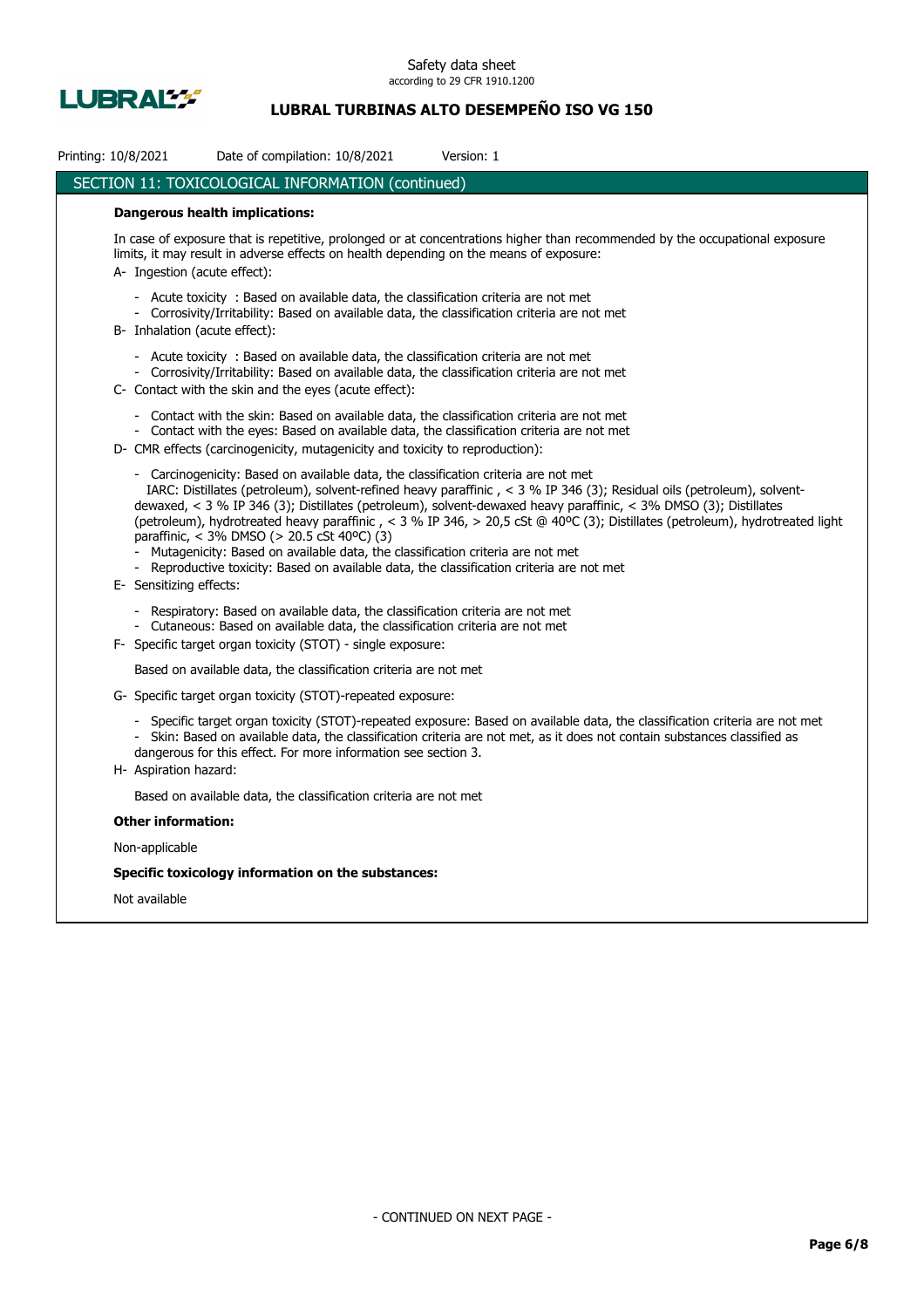

## **LUBRAL TURBINAS ALTO DESEMPEÑO ISO VG 150**

|      | Date of compilation: 10/8/2021<br>Printing: 10/8/2021                                                           | Version: 1 |  |  |  |
|------|-----------------------------------------------------------------------------------------------------------------|------------|--|--|--|
|      | SECTION 12: ECOLOGICAL INFORMATION                                                                              |            |  |  |  |
|      | The experimental information related to the eco-toxicological properties of the product itself is not available |            |  |  |  |
| 12.1 | Ecotoxicity (aquatic and terrestrial, where available):                                                         |            |  |  |  |
|      | Not available                                                                                                   |            |  |  |  |
| 12.2 | <b>Persistence and degradability:</b>                                                                           |            |  |  |  |
|      | Not available                                                                                                   |            |  |  |  |
| 12.3 | <b>Bioaccumulative potential:</b>                                                                               |            |  |  |  |
|      | Not available                                                                                                   |            |  |  |  |
| 12.4 | <b>Mobility in soil:</b>                                                                                        |            |  |  |  |
|      | Not available                                                                                                   |            |  |  |  |
| 12.5 | <b>Results of PBT and vPvB assessment:</b>                                                                      |            |  |  |  |
|      | Non-applicable                                                                                                  |            |  |  |  |
|      |                                                                                                                 |            |  |  |  |

#### **12.6 Other adverse effects:**

Not described

### SECTION 13: DISPOSAL CONSIDERATIONS

#### **13.1 Disposal methods:**

#### **Waste management (disposal and evaluation):**

Consult the authorized waste service manager on the assessment and disposal operations. In case the container has been in direct contact with the product, it will be processed the same way as the actual product. Otherwise, it will be processed as nondangerous residue. We do not recommended disposal down the drain. See epigraph 6.2.

**Regulations related to waste management:**

Legislation related to waste management:

40 CFR Part 261- IDENTIFICATION AND LISTING OF HAZARDOUS WASTE

## SECTION 14: TRANSPORT INFORMATION

This product is not regulated for transport.

## SECTION 15: REGULATORY INFORMATION

#### **15.1 Safety, health and environmental regulations specific for the product in question:**

SARA Title III - Toxic Chemical Release Inventory Reporting (Section 313): Non-applicable California Proposition 65 (the Safe Drinking Water and Toxic Enforcement Act of 1986): Non-applicable The Toxic Substances Control Act (TSCA) : Non-applicable Massachusetts RTK - Substance List: Non-applicable New Jersey Worker and Community Right-to-Know Act: Non-applicable New York RTK - Substance list: Non-applicable Pennsylvania Worker and Community Right-to-Know Law: Non-applicable CANADA-Domestic Substances List (DSL): Non-applicable CANADA-Non-Domestic Substances List (NDSL): Non-applicable NTP (National Toxicology Program): Non-applicable Minnesota - Hazardous substances ERTK: Non-applicable Rhode Island - Hazardous substances RTK: Non-applicable OSHA Specifically Regulated Substances (29 CFR 1910.1001-1096): Non-applicable Hazardous Air Pollutants (Clean Air Act): Non-applicable Hazardous substances release notification under CERCLA sections 102-103 (40 CFR Part 302): Non-applicable **Specific provisions in terms of protecting people or the environment:**

It is recommended to use the information included in this safety data sheet as data used in a risk evaluation of the local circumstances in order to establish the necessary risk prevention measures for the manipulation, use, storage and disposal of this product.

- CONTINUED ON NEXT PAGE -